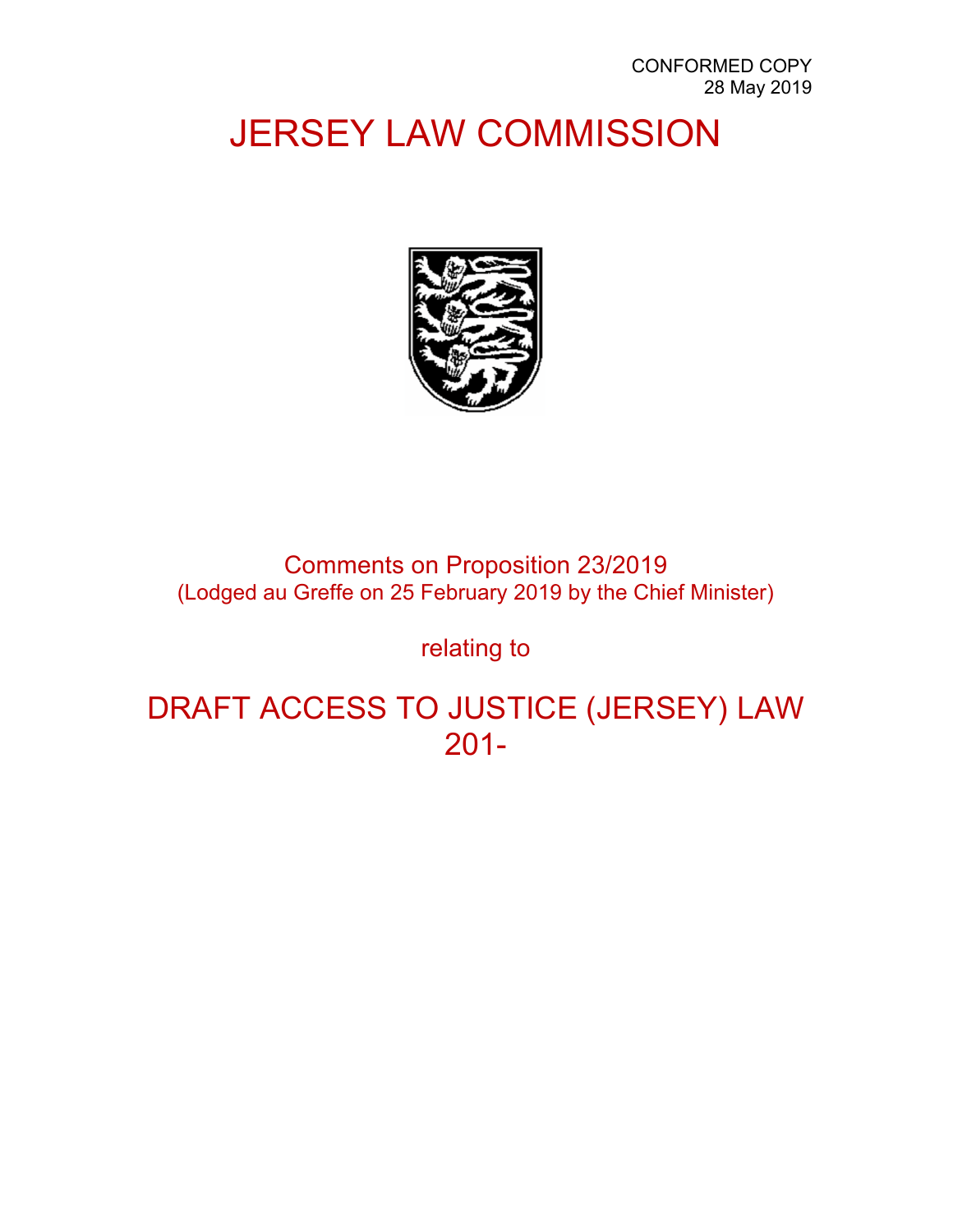# **BACKGROUND**

The Jersey Law Commission has been asked by the Legal Aid Review Panel to participate in the Scrutiny review in respect of the Draft Access to Justice (Jersey) Law 201- (the **Draft Law**). The request was initially made by letter dated 31 August 2018 signed by Deputy Steve Ahier as Chairman of the Legal Aid Review Panel. A copy of the invitation letter is annexed as Appendix A (*Invitation Letter*) to this Response.

The Draft Law was originally lodged pursuant to Proposition P.50/2018 (lodged au Greffe on 27 February 2018 by the Chief Minister)<sup>1</sup>. Proposition P.50/2018 was withdrawn by the Chief Minister in July 2018. The Draft Law, in an amended form, has been re-lodged for debate by the States of Jersey pursuant to a new proposition entitled *Draft Access To Justice (Jersey) Law 201-* (Proposition P23/2019, lodged au Greffe on 25 February 2019 by the Chief Minister) (the **Legal**  Aid Proposition)<sup>2</sup>. The Jersey Law Commission has been asked to comment in respect of the Draft Law as re-lodged pursuant to the Legal Aid Proposition.

The role of the Jersey Law Commission and its method of working are set out in or derive from the proposition entitled *Jersey Law Commission: Establishment* (P102/1996) lodged au Greffe on 18 June 1996, by which it was established<sup>3</sup>. The role of the Jersey Law Commission is set out in Appendix B (*Role*) to this Response. The method by which the Jersey Law Commission carries out its functions is set out in Appendix C (*Method*) to this Response.

The system for providing and administering legal aid in Jersey and the Draft Law have been extensively reviewed and public consultations have been carried out in respect of the issues raised as described in Paragraph 2 (*Background*) of the Legal Aid Proposition.

In view of the reviews and consultations described in the Legal Aid Proposition, the Jersey Law Commission has not carried out its own consultation in relation to nor issued any reports on the topic of legal aid nor participated in the reviews and consultations described in the Legal Aid Proposition. In particular the Jersey Law Commission has no evidence to support comments on whether the proposed changes will improve the legal system for service users, the States or the legal profession. Accordingly the Jersey Law Commission makes no comment on the matters proposed by the Legal Aid Proposition except insofar as consultations and reports that have been carried out by the Jersey Law Commission (as listed on its website<sup>4</sup>) are relevant to the Legal Aid Proposition and the Draft Law to which it relates.

The Legal Aid Proposition comprises:

- The Report (the **Report**) in respect of the Draft Access to Justice (Jersey) Law 201 together with
	- o Notes on Human Rights Implications (Appendix 1); and
	- o Legal Aid Scheme (Further Revised) (the **Draft Legal Aid Guidelines**) (Appendix 2)
- An Explanatory Note relating to the Draft Law; and
- The text of the Draft Law 201-

The Legal Aid Proposition contemplates the establishment of a statutory basis for legal aid in Jersey (the Legal Aid Scheme, as defined in the Draft Law<sup>5</sup>) by and pursuant to the Draft Law<sup>6</sup>.

<sup>1</sup>\_https://statesassembly.gov.je/assemblypropositions/2018/p.50-2018.pdf<br>2https://statesassembly.gov.je/assemblypropositions/2019/p.23-2019.pdf<br>3https://jerseylawcommission.files.wordpress.com/2018/04/jersey-law-commission-

<sup>&</sup>lt;sup>5</sup> Draft Access to Justice (Jersey) Law 201-, Article 1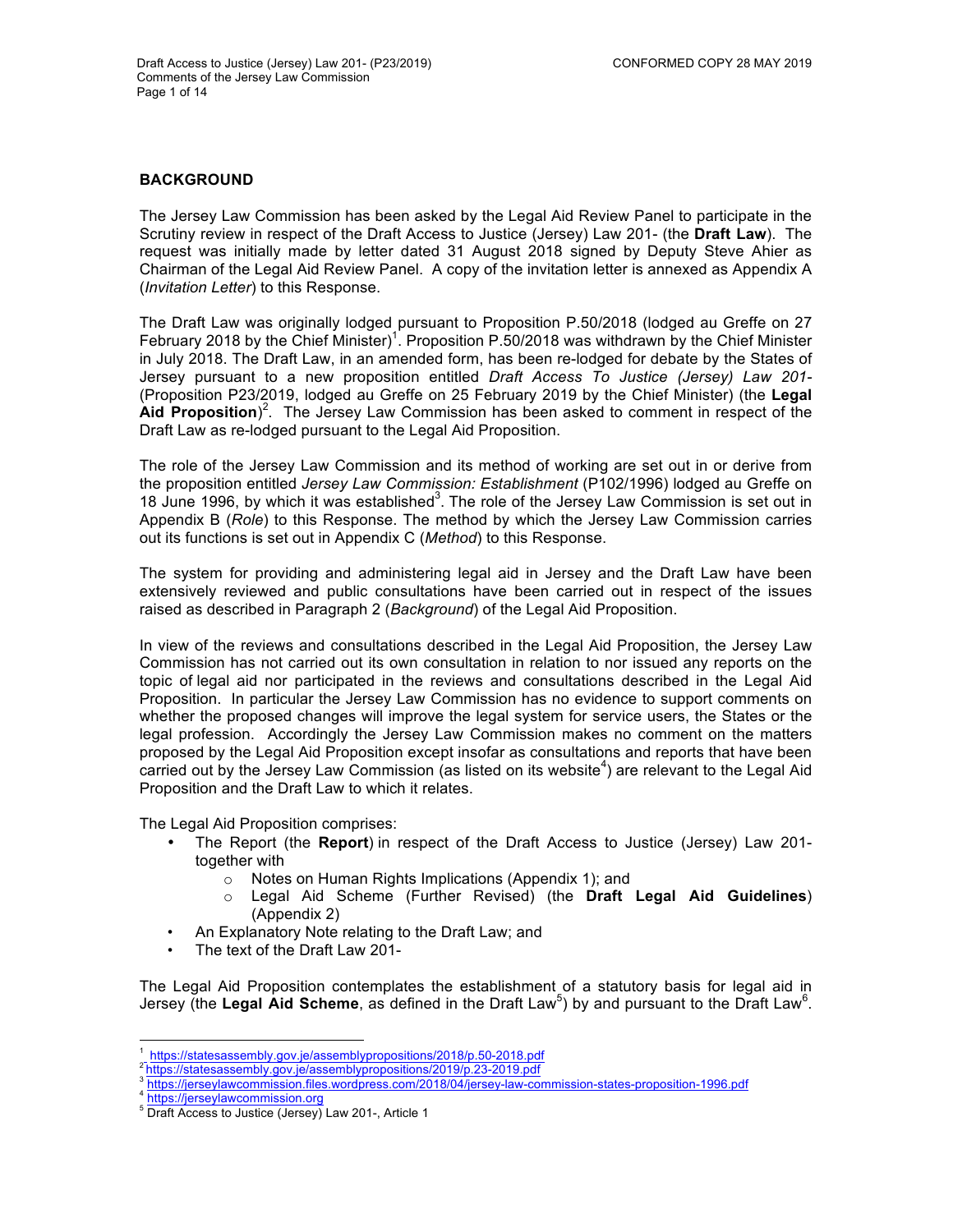The Legal Aid Scheme would operate in accordance with guidelines to be made by the Chief Minister with the assistance and advice of a Legal Aid Guidelines Committee and in accordance with the provisions of the Draft Law<sup>7</sup>. The Judicial Greffier would be responsible for the administration of the legal aid scheme and may delegate all or part of the administration to the Law Society of Jersey or others as appropriate  $8$ . Appendix 2 to the Report comprises Draft Legal Aid Guidelines for the legal aid scheme prepared in the light of the reviews and consultations described in the Report $^9$ .

The Legal Aid Proposition and the Draft Law also contemplate providing that, subject to provisions made by order by the relevant minister, an advocate or solicitor may enter into a conditional fee agreement with any person $10$ .

# **COMMENTS OF THE JERSEY LAW COMMISSION**

In response to the invitation from the Legal Aid Review Panel, The Jersey Law Commission wishes to comment on the following aspects of the Legal Aid Proposition in the light of the topics upon which it has published Topic Reports or is carrying out reviews.

# *Principle: Access to Justice*

The Jersey Law Commission welcomes the work that has been carried out in relation to the legal aid system with a view to eliminating anomalies and simplifying and modernizing the law. That work together with the other elements of the Draft Law designed to improve access to justice is consistent with the duties of the Jersey Law Commission and is a major underlying theme of its consultations and reports including its recent report on the topic of administrative justice in Jersey.

The scope of the review that the Jersey Law Commission has been able to carry out in respect of the proposals set out in the Legal Aid Proposition does not permit us to reach a conclusion as to whether the proposals are the best way or effective to simplify and modernise the provision of legal aid within the jurisdiction or improve access to justice in relation to the legal aid scheme in Jersey or otherwise. We are aware, however, of reports that criticisms have been made of the reforms proposed in the Legal Aid Proposition including as to their effectiveness to improve access to justice.

#### *Legal Aid Guidelines: Legal Aid Guidelines Advisory Committee*

For the purposes of the Legal Aid Scheme established in accordance with the Draft Law<sup>11</sup> the Draft Law provides that a committee to be known as the Legal Aid Guidelines Advisory Committee is to be established for the purpose of advising and assisting the Minister in making the Legal Aid Guidelines<sup>12</sup>. The Legal Aid Guidelines set out how the Legal Aid Scheme is to be administered.

The administration of the Legal Aid Scheme does not, of itself, give rise to human rights questions but its objective must be to ensure access to a fair trial<sup>13</sup>. It follows that the Legal Aid Guidelines must be drawn with this objective. Whether or not a trial is fair depends upon technical

<sup>&</sup>lt;sup>6</sup> Draft Access to Justice (Jersey) Law 201-, Article 3<br>
<sup>7</sup> Draft Access to Justice (Jersey) Law 201-, Article 7<br>
<sup>8</sup> Draft Access to Justice (Jersey) Law 201-, Article 4<br>
<sup>9</sup> https://statesassembly.gov.je/assemblypropo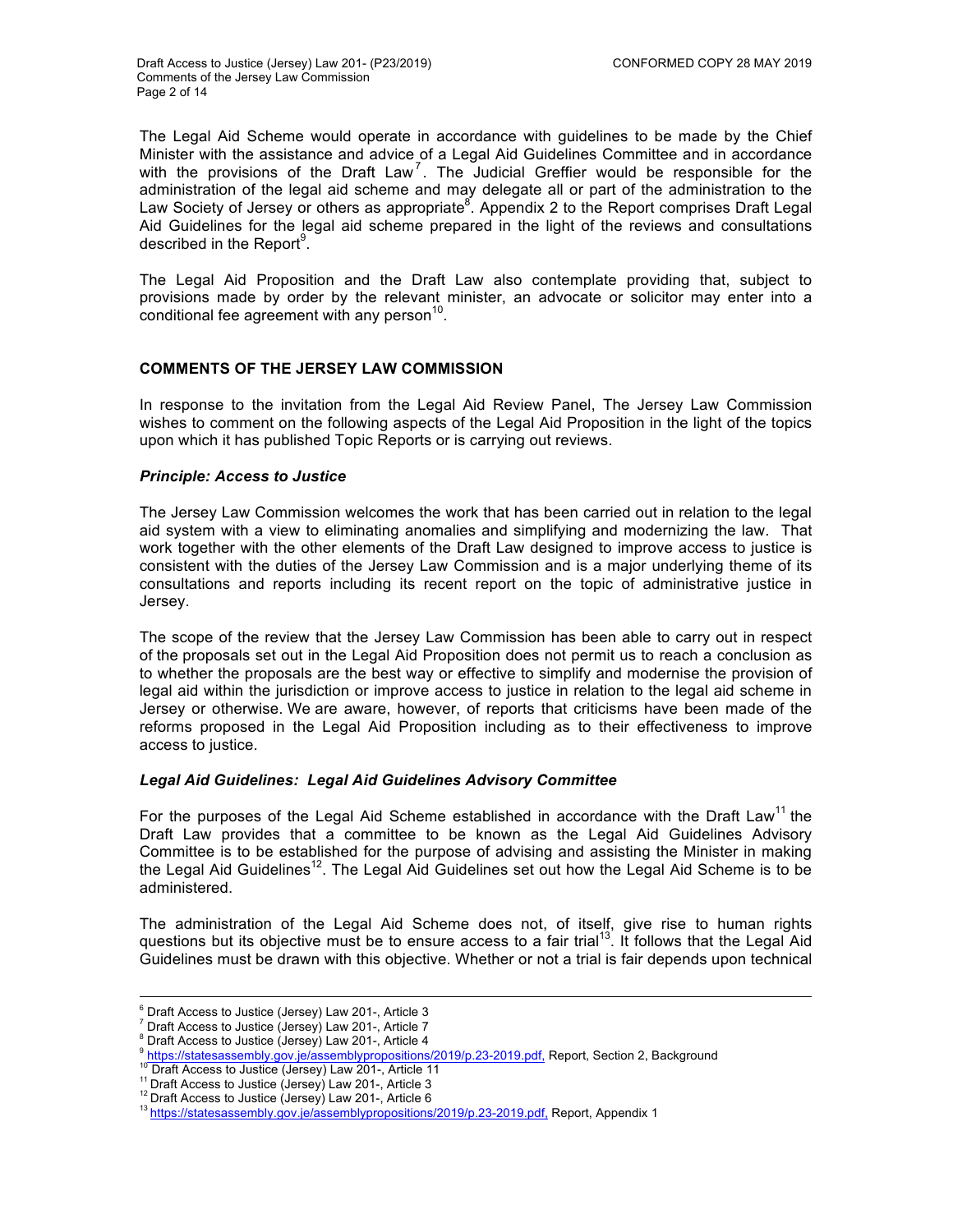and legal issues. It is possible for the composition of the Legal Aid Guidelines Advisory Committee as proposed<sup>14</sup> to include a majority of members who are not lawyers or without legal training and meetings of the Legal Aid Guidelines Advisory Committee may be quorate without any lawyer or person with legal training being present. It is not easy to see how the Legal Aid Guidelines Advisory Committee constituted as proposed and with a simple number quorum will meet the objective of ensuring access to a fair trial rather than meeting some collateral concern.

In setting out how the Legal Aid Scheme is to be administered the Legal Aid Guidelines Advisory Committee would be making administrative decisions (decisions that have legal effects on individuals, businesses and organisations as described in paragraphs 1.5-1.6 of the Jersey Law Commission's Topic Report *Improving Administrative Redress in Jersey*, No. 1/2017/TR15). The recommendations made in that Topic Report include the introduction of a "right to good administration"<sup>16</sup>. The Legal Aid Guidelines Advisory Committee needs to be constituted and to act in accordance with best administrative practice with a view to fulfilling that right. In order to meet these obligations it will be necessary for all members of the Legal Aid Guidelines Advisory Committee to be selected with a view to appropriate experience and knowledge and have appropriate training. There does not appear to be any provision described in the Legal Aid Proposition for the establishment of suitable eligibility criteria or training for the members. It is not easy to see, for example, how the specific incorporation of States members, nominated by the States, onto the Legal Aid Guidelines Advisory Committee will meet the objective of good administration rather than meeting some collateral concern.

**RECOMMENDATION: Prior to the constitution of the Legal Aid Guidelines Advisory Committee being determined, it should be reviewed to ensure that it serves the purposes for which it is to be established and is able to meet its obligations so that the risk of collateral issues tainting its decisions is minimised.**

# *Administration of The Legal Aid Scheme: Legal Aid Office*

The Draft Law provides that the Judicial Greffier is responsible for the administration of the Legal Aid Scheme<sup>17</sup>. Subject to that responsibility of the Judicial Greffier, except in relation to the responsibility for meeting payments under the Legal Aid Scheme and the power to make Rules of Court, the administration of any part of the Legal Aid Scheme may be entrusted to the Law Society or other person as the Judicial Greffier deems appropriate<sup>18</sup>. The Draft Law provides that the administration of the Legal Aid Scheme must be carried out in accordance with legal aid guidelines<sup>19</sup> (as defined in the Draft Law<sup>20</sup>) to be made and published by the Chief Minister<sup>21</sup>.

For the purposes of delegation to the Law Society the Legal Aid Proposition contemplates that an agreement would be made between the Judicial Greffier and the Law Society. In the Report this agreement is described as a "*formal service agreement*" 22. The Draft Legal Aid Guidelines refer in connection with the proposed delegation to an "*entrustment agreement*" 23.

Notwithstanding that administration of the Legal Aid Scheme is an important public administrative function the Draft Law makes no detailed provision for the mechanism by which the Judicial Greffier may delegate administration of the Legal Aid Scheme nor does it specify requirements in

 

<sup>&</sup>lt;sup>14</sup> Draft Access to Justice (Jersey) Law 201-, Article 6(3)<br><sup>15</sup> https://jerseylawcommission.files.wordpress.com/2016/04/jsylawcom\_topicreport\_adminredress\_final.pdf<br><sup>16</sup> Recommendation 2.5, Topic Report Improving Admini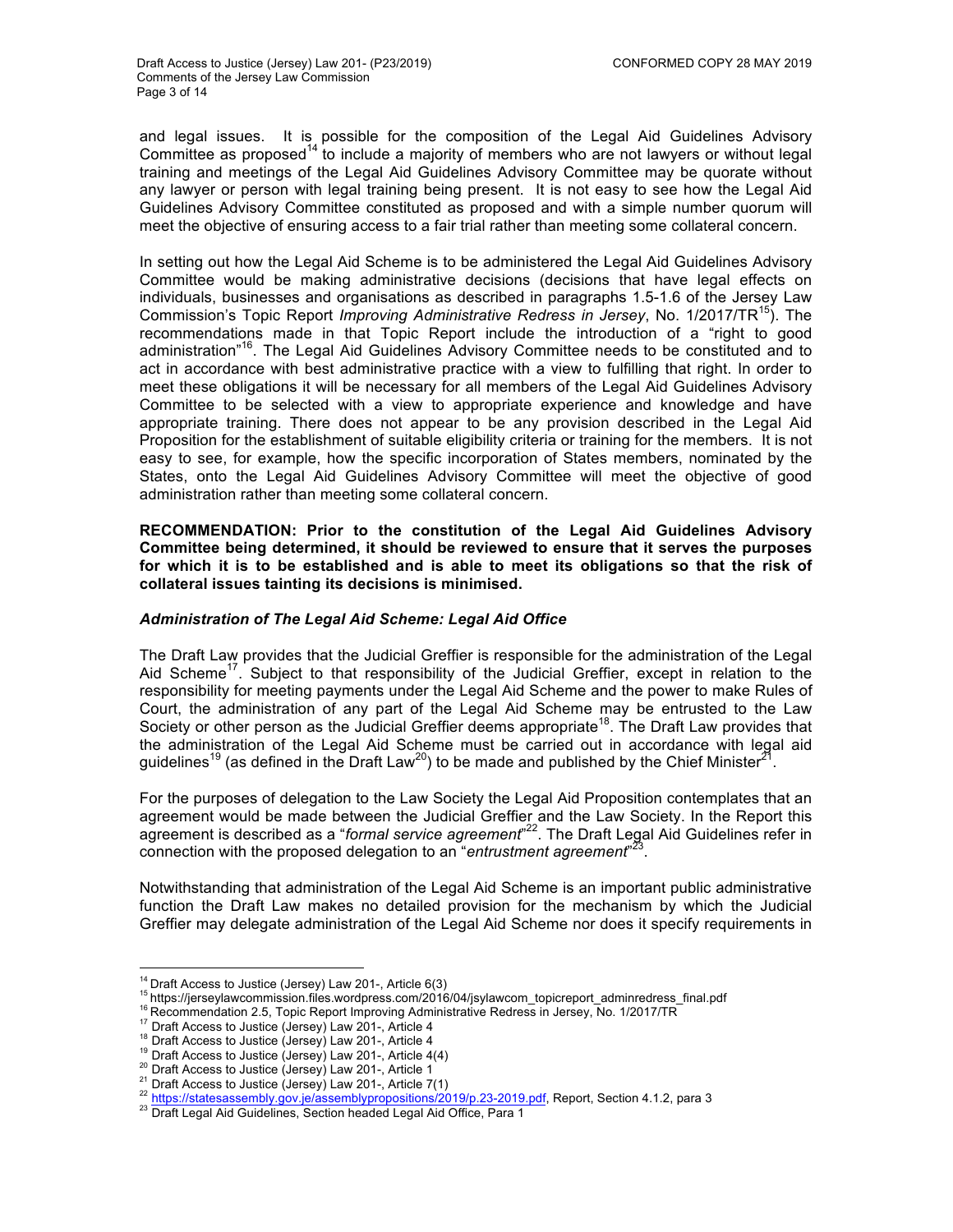relation to the permitted delegation. The Draft Legal Aid Guidelines also contain no specific provisions in this regard.

The mechanism for the conduct of the administration of the Legal Aid Scheme is referred to in the Report<sup>24</sup> (in the context of the cost and manpower implications of the Legal Aid Proposition) and is described in the Draft Legal Aid Guidelines, specifically under the heading *Legal Aid Office*. The Draft Legal Aid Guidelines state: "*the Legal Aid Scheme will be administered by a Legal Aid Administrator (unconnected to a law firm) who will be under the day-to-day supervision of the Law*  Society, but subject to the ultimate oversight of the Judicial Greffier<sup>"25</sup>. Separately, in the context of administration of the Legal Aid Scheme, the Draft Legal Aid Guidelines refer to and describe the functions and responsibilities of "*the Legal Aid Office*". We assume that the Legal Aid Administrator and the Legal Aid Office are connected but whether this is so and what the nature is of the relationship is not stated.

The Legal Aid Office is given a wide range of responsibilities, powers and discretions under the Draft Legal Aid Guidelines. A list of the references in the Draft Legal Aid Guidelines to the Legal Aid Office and its duties, functions and responsibilities is set out in Appendix D (*Duties, Functions and Responsibilities of the Legal Aid Office*) to this Response. The responsibilities of the Legal Aid Office include the administration of payments and it makes decisions in relation to whether an application for legal aid should be granted or declined and the terms of any grant. The Legal Aid Office has discretion in the decisions that it makes. In relation to residence requirements for Private Law applicants the Draft Legal Aid Guidelines specify as follows: "*Discretion will be held*  by the Legal Aid Office to waive or reduce the residency requirement in exceptional *circumstances, where it is in the interests of justice to do so*" 26. The Legal Aid Office may assess contribution levels and set the relevant contribution percentage and monthly payments. Its decisions may be appealed. The role of the Legal Aid Office, as contemplated by the Draft Legal Aid Guidelines, is central to the administration of the Legal Aid Scheme and includes exercising quasi-judicial functions. On the face of the description of the role and responsibilities of the Legal Aid Office in the Draft Legal Aid Guidelines it appears that the Legal Aid Office may need to have a legal personality.

As contemplated by the Legal Aid Proposition it appears that the Legal Aid Office will be a public body making administrative decisions as described in the Jersey Law Commission Topic Report, *Improving Administrative Redress in Jersey* (Topic Report no. 1/2017/TR)<sup>27</sup>. An administrative decision for these purposes is "*a determination by a public body that has legal effects on a particular individual, business or organization*". As such it will have a position within the framework of public bodies taking administrative decisions.

There is, however, no provision in the Legal Aid Proposition concerning the legal character, constitution or composition of the Legal Aid Office. This is in contrast to, for example, the Legal Aid Guidelines Advisory Committee, the constitution and membership of which is prescribed in the Draft Law<sup>28</sup> (even if the role of the Jersey Appointments Commission in relation to appointments to the Legal Aid Guidelines Advisory Committee is not clearly addressed within the Legal Aid Proposition or the Draft Law). Further, there is no consideration within the Legal Aid Proposition about the regulatory implications that may flow where a body has the functions described whether or not it has a legal personality.

The implications of having a legal personality and the details of how it carries out those functions may include whether, for example, the Legal Aid Office would be a body whose functions fall to be regulated by States Financial Directions in relation to the management of grants and the

<sup>&</sup>lt;sup>24</sup> https://statesassembly.gov.je/assemblypropositions/2019/p.23-2019.pdf, Report, Section 4.3<br><sup>25</sup> Draft Legal Aid Guidelines, Section headed Legal Aid Office, Para 1<br><sup>26</sup> Draft Legal Aid Guidelines, Section headed Priv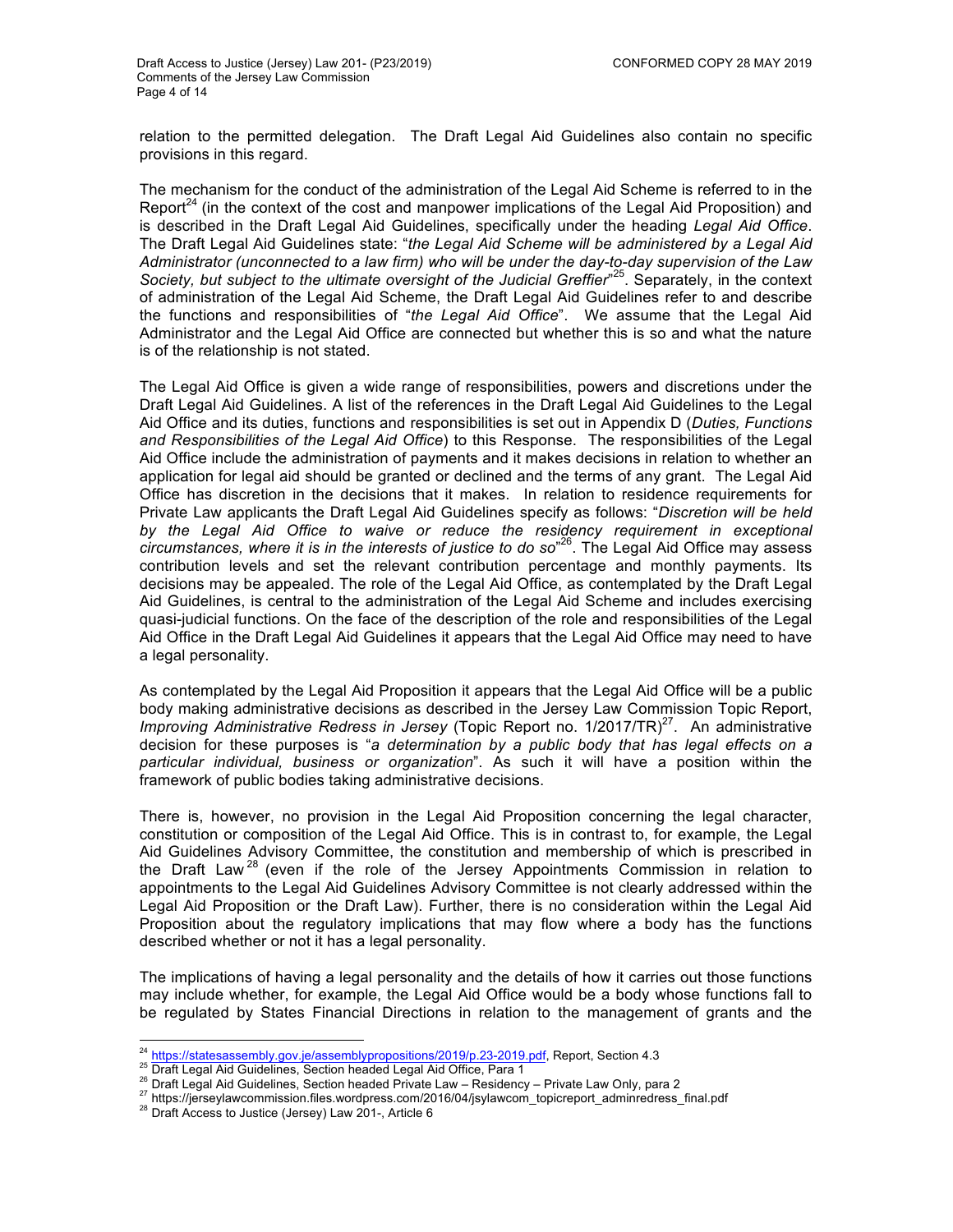resource implications if that should be the case, or whether it would come under the aegis of the Jersey Appointments Commission. To the extent that the Legal Aid Office is "*established solely or primarily for charitable, religious, cultural, educational, social, or fraternal purposes with the intention of benefiting the public or a section of the public*" and it "*raises or disburses funds in pursuance of [those] purposes*", it may also fall to be regulated under the Non-Profit Organizations (Jersey) Law 2008.

Whilst these are matters relating to the administration of the Legal Aid Scheme and not relating to the principle of the establishment of the Legal Aid Scheme in view of the central role of the Legal Aid Office in the administration of the Legal Aid Scheme and the experience of the public using the Legal Aid Scheme they need to be addressed in detail before the Legal Aid Scheme becomes effective.

**RECOMMENDATION: Prior to the Legal Aid Scheme becoming effective the mechanisms for administration of the Legal Aid Scheme including delegation of the function of administering the Legal Aid Scheme be reviewed and determined.** 

#### *Champerty and Maintenance: Conditional Fee Agreements*

The Draft Law provides that:

"*Notwithstanding any other rule of law to the contrary, an advocate or solicitor may enter into a conditional fee agreement with any other person*" 29

For these purposes a conditional fee agreement is defined as follows:

"*a conditional fee agreement is an agreement with a person providing legal services which provides for his or her fees and expenses, or any part of them, to be payable only in specified circumstances*" 30

The relaxation of the current law in this regard by the Draft Law is not necessarily subject to any conditions or restrictions although the Draft Law does provide that a conditional fee agreement must not provide for a success fee $^{31}$ . For these purposes a success fee is defined as follows:

"*a conditional fee agreement provides for a success fee if it provides for the amount of any fees to which it applies to be increased in specified circumstances above the amount which would otherwise be payable*" 32

The relevant minister (defined in the Draft Law as the Chief Minister $33$ ) is given the power but not the obligation to make certain provisions by Order in respect of conditional fee agreements. Such an Order may prescribe conditions applicable to a conditional fee agreement<sup>34</sup>.

The proposed provision that conditional fee agreements be permitted acknowledges that such agreements are not presently permitted under Jersey law. The Code of 1771 provides that:

*"Personne ne pourra contracter pour choses ou matières en litige"*

Contracts with clients in relation to contentious matters are also expressly forbidden under the oaths taken by advocates<sup>35</sup> and by solicitors<sup>36</sup> for admission to the Bar or admission as a solicitor,

 

<sup>&</sup>lt;sup>29</sup> Draft Access to Justice (Jersey) Law 201-, Article 11(1)<br><sup>30</sup> Draft Access to Justice (Jersey) Law 201-, Article 11(5)(a)<br><sup>31</sup> Draft Access to Justice (Jersey) Law 201-, Article 11(4)<br><sup>32</sup> Draft Access to Justice (Je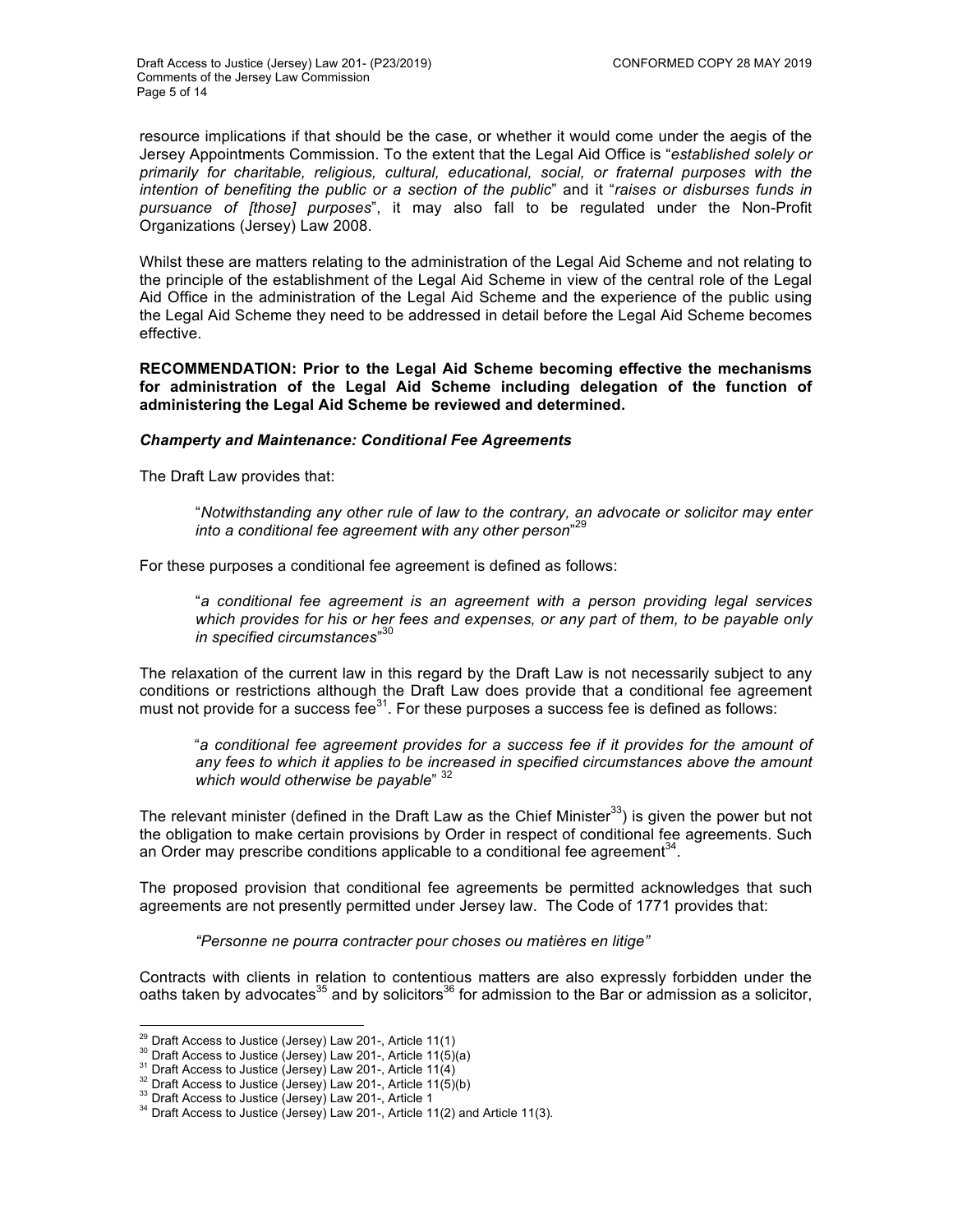respectively. The Royal Court has concluded that third-party funding agreements may be permissible in certain circumstances notwithstanding these provisions $37$ . Agreements between a party to litigation and those conducting the litigation in his or her behalf remain, however, prohibited under the law of Jersey.

"*As the English Court of Appeal made clear in Morris (para 24 above) the public policy considerations are very different in relation to agreements between a party to litigation and those conducting the litigation in his behalf. Although there has been a minor relaxation in England as a result of the statute which permits conditional fee agreements, the requirement of public policy that officers of the court should be inhibited from putting themselves in a position where their own interests could conflict with their duties to the court remains otherwise in force. In Jersey, no statutory relaxation of this principle has*  been introduced and in our judgment it remains in full vigour. "<sup>38</sup>

The proposed Article 11(1) would appear to be a statutory relaxation such as the court has contemplated.

Before any such relaxation is brought into effect, however, the Royal Court has recommended that the issue be referred to the Jersey Law Commission for detailed consideration. In particular the Royal Court raised the issue of arrangements that might have the effect of giving lawyers conducting litigation on behalf of their clients a financial benefit from the outcome of that litigation.

"*We cannot leave this case without observing that the time has come to consider whether the provision should be repealed or amended. As the Court made clear in Barclays Wealth at paras 32-41, the provision was introduced to prevent maintenance and champerty. These concepts were introduced at a time when people would assign claims to nobles and others who could expect to be more favourably treated by the courts. That is of course no longer the case. On the other hand a simple repeal might not satisfactorily address the position of lawyers and others where there are arguments for ensuring that they should not benefit financially from the fruits of litigation on behalf of their clients. We respectfully suggest that it may be appropriate to refer the matter to the Jersey Law Commission for detailed consideration and recommendation*."<sup>39</sup>

The prohibition on any conditional fee agreement providing for a success fee appears to be consistent with the observations of the court in relation to arrangements that might have the effect that the outcome of the case would benefit the lawyers conducting it but the Jersey Law Commission makes no comment in these comments on the Draft Law as to whether the prohibition is sufficient to address the concerns that prompted the court to refer the issue for detailed consideration and recommendation.

This Court of Appeal specifically endorsed the proposal by the Royal Court that the issue be given detailed consideration.

"*Though we have disagreed with the conclusion of the Royal Court on this point, we endorse the recommendation that it made by way of postscript (para 39), to the effect that the relevant provision of the Code of 1771 should be referred to the Jersey Law Commission. For the reasons given in Barclays Wealth, the field of third-party funding is a complex one in which different interests need to be accommodated and in which public* 

<sup>&</sup>lt;u> 1989 - Andrea San Andrea San Andrea San Andrea San Andrea San Andrea San Andrea San Andrea San Andrea San An</u>  $35$  Vous ne ferez aucun marché ni contrat avec vos Cliens, d'aucune Cause en litige ou contentieuse, ni de partie d'icelle (Code of 1771, Serment Des Avocats De La Cour Royale)

<sup>36</sup> Vous ne ferez aucun marché ni contrat avec vos clients d'aucune cause ou affaire contentieuse, ni de partie d'icelle. (Advocates and Solicitors (Jersey) Law 1997, Schedule 1, Oath of Solicitors of The Royal Court )

<sup>&</sup>lt;sup>38</sup> In the matter of The Valetta Trust ([2011]JRC 227 (unreported) at paragraph 37) and ([2012 (1)JLR1] (reported))<br><sup>39</sup> Booth v The Viscount ([2016] JRC 086 at paragraph 39)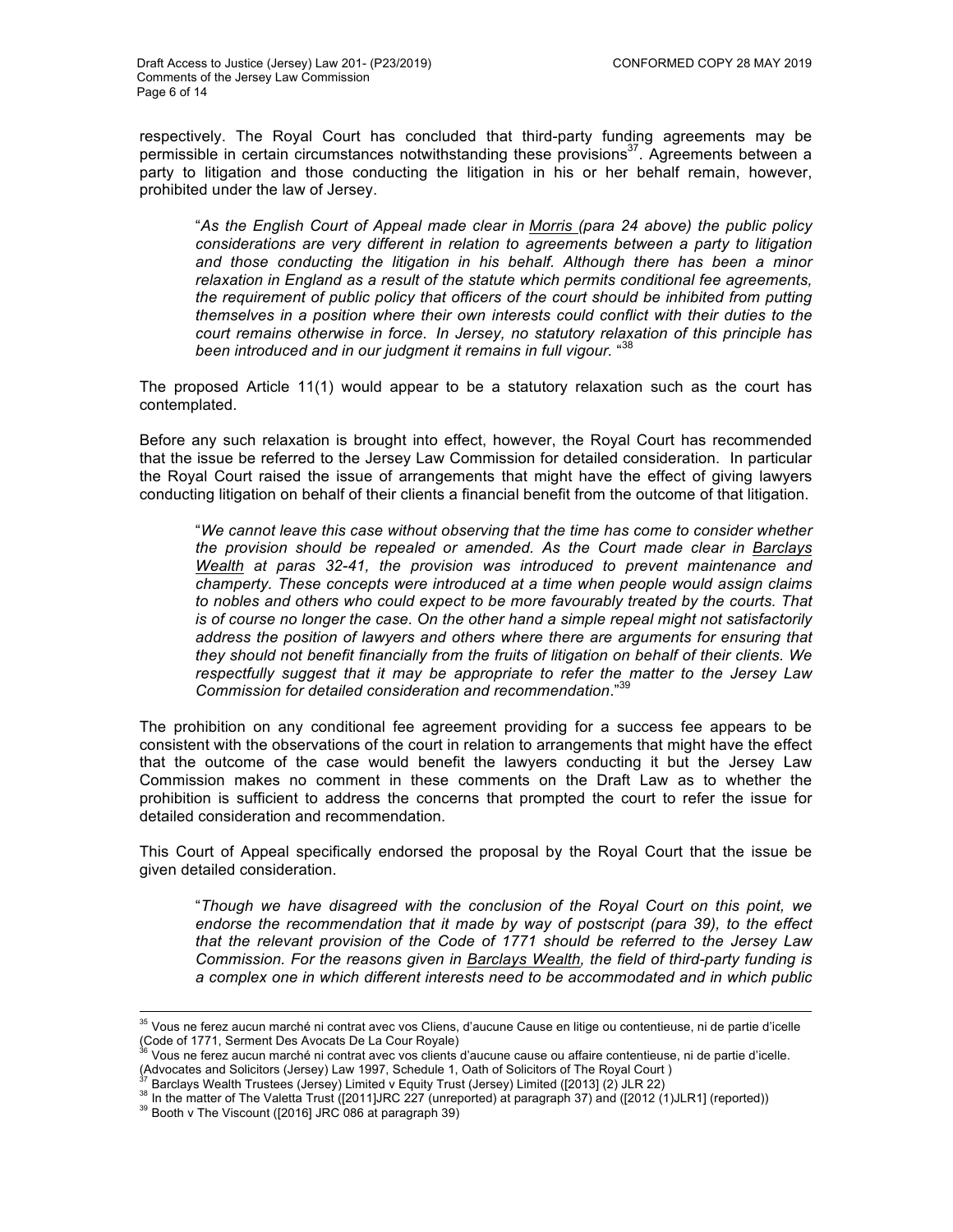*policy priorities have changed significantly since 1771. The law of Jersey would benefit*  from the consideration of these issues on a principled basis, and from clear *recommendations for how they should be resolved in modern conditions.*" 40

The Jersey Law Commission is in the course of carrying out the review suggested and recommended by the Royal Court endorsed by the Court of Appeal but the work is not complete and no report has been issued nor recommendations made in respect of the topic. Until the review called for by the Royal Court and the Jersey Court of Appeal is complete, the Jersey Law Commission makes no comment as to whether the provisions of the draft Law in relation to conditional fee agreements are complete or sufficient to address the concerns of the Royal Court or of the Court of Appeal.

**Recommendation: the provisions of the Draft Law relating to Conditional Fee Agreements should not become effective before consideration of any recommendations made in the light of the review called for by the Royal Court and the Jersey Court of Appeal.**

\_\_C.A.CHAPLIN\_\_\_\_\_\_\_\_\_\_

**Chairman The Jersey Law Commission 28 May 2019**

 

 $40$  Booth v The Viscount ([2016] JCA 218 at paragraph 22)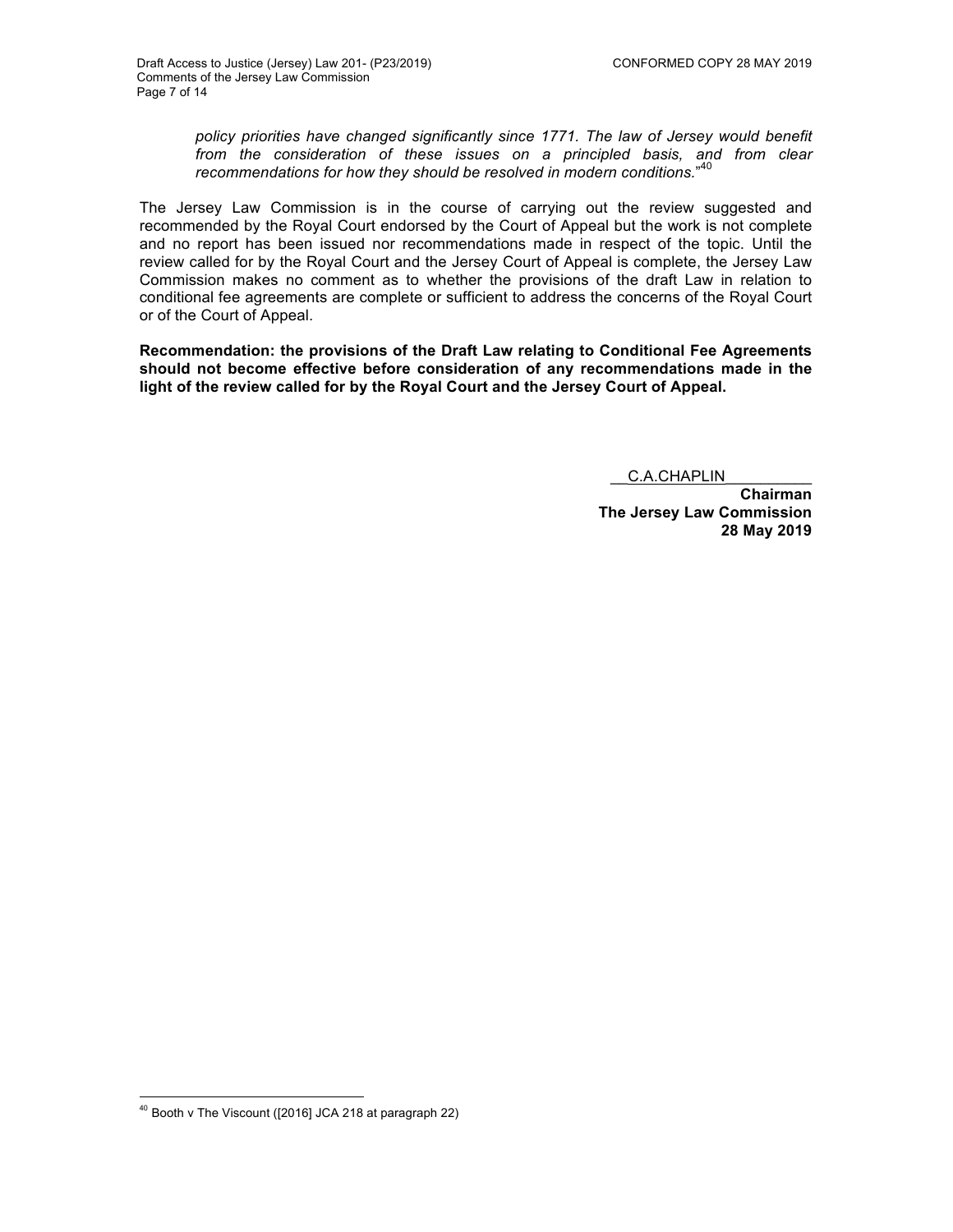#### *Invitation Letter*





Scrutiny Office

Clive Chapin Chairman Jersey Law Commission ℅ Corbett Le Quesne 1a West's Centre St Helier Jersey JE2 4ST

31 August 2018

Dear Chairman,

#### **Draft Access to Justice (Jersey) Law 201- Review**

The Legal Aid Review Panel has been constituted in order to conduct a Scrutiny review in respect of the Draft Access to Justice (Jersey) Law 201-. The proposition has currently been withdrawn, but it is intended to be re-lodged to allow a debate to take place in October 2018. The proposition, if adopted, would place the legal aid scheme onto a statutory basis, as well as form a Legal Aid Guidelines Committee that would be responsible for consulting on and developing a new legal aid scheme for the Island. The proposition can be viewed here.

We have agreed Terms of Reference for this review, which are as follows:

- 1. What changes are being proposed to Jersey's legal aid system through the draft Access to Justice Law?
- 2. What is the rationale for the proposed changes?
- 3. Will the changes improve the legal aid system for:
	- a. Service users
	- b. The States
	- c. The legal profession
- 4. Does the draft Access to Justice Law implement the desired policy objectives effectively?
- 5. Are there any other areas of concern or issues that need to be considered in relation to the draft Access to Justice Law?

We are currently gathering evidence relating to our review and I write to invite you to make a written submission. The Panel would like to hear your general thoughts and comments on the draft law in relation to its Terms of Reference. The Panel is particularly interested in your thoughts on the proposed scheme contained within the proposition, and your thoughts on Terms of Reference three and five.

We would be grateful to receive a written submission in the first instance, however, if you would like to speak to the Panel in person please let our Scrutiny Officer know (details below) who can make the appropriate arrangements.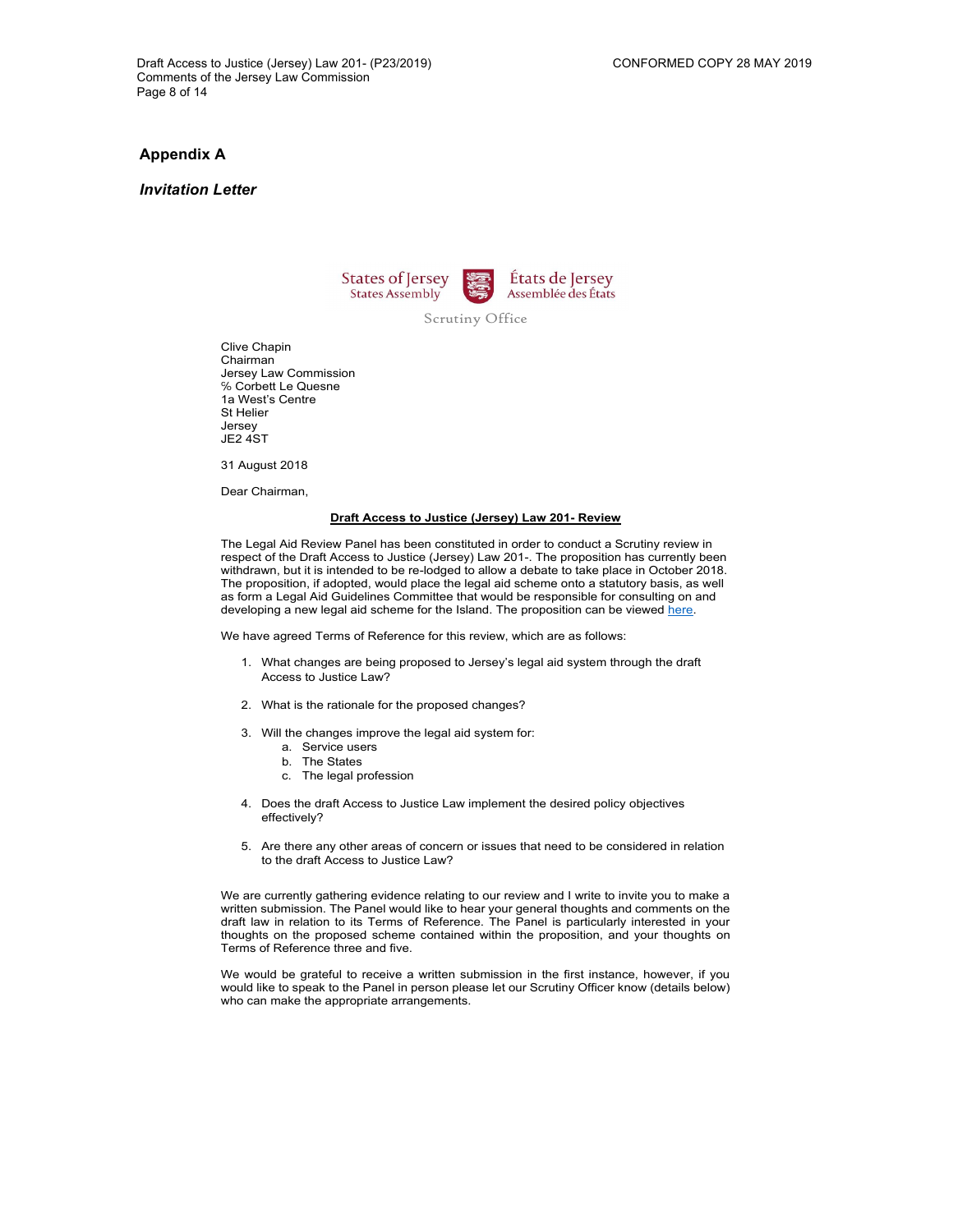



#### **Contact:**

As the Panel is working within a tight timeframe, I would kindly ask if you could provide your written submission by **Friday 14th September 2018**, at the latest. If that deadline were likely to cause you any potential difficulties, I would ask that you advise us to that effect. You can get in touch in the following ways:

**Letter:** FAO – Simon Spottiswoode, Scrutiny Office, Morier House, St. Helier. JE1 1DD **Email:** s.spottiswoode2@gov.je

Please note that all written and oral submissions will be uploaded to the States Assembly website as a matter of course with the exception of any evidence received under a confidential or private agreement, which, in accordance with data protection legislation, will not be released into the public domain.

We would value your participation in this review and look forward to receiving your contribution.

Yours Sincerely,

gorta

Deputy Steve Ahier Chairman, Legal Aid Review Panel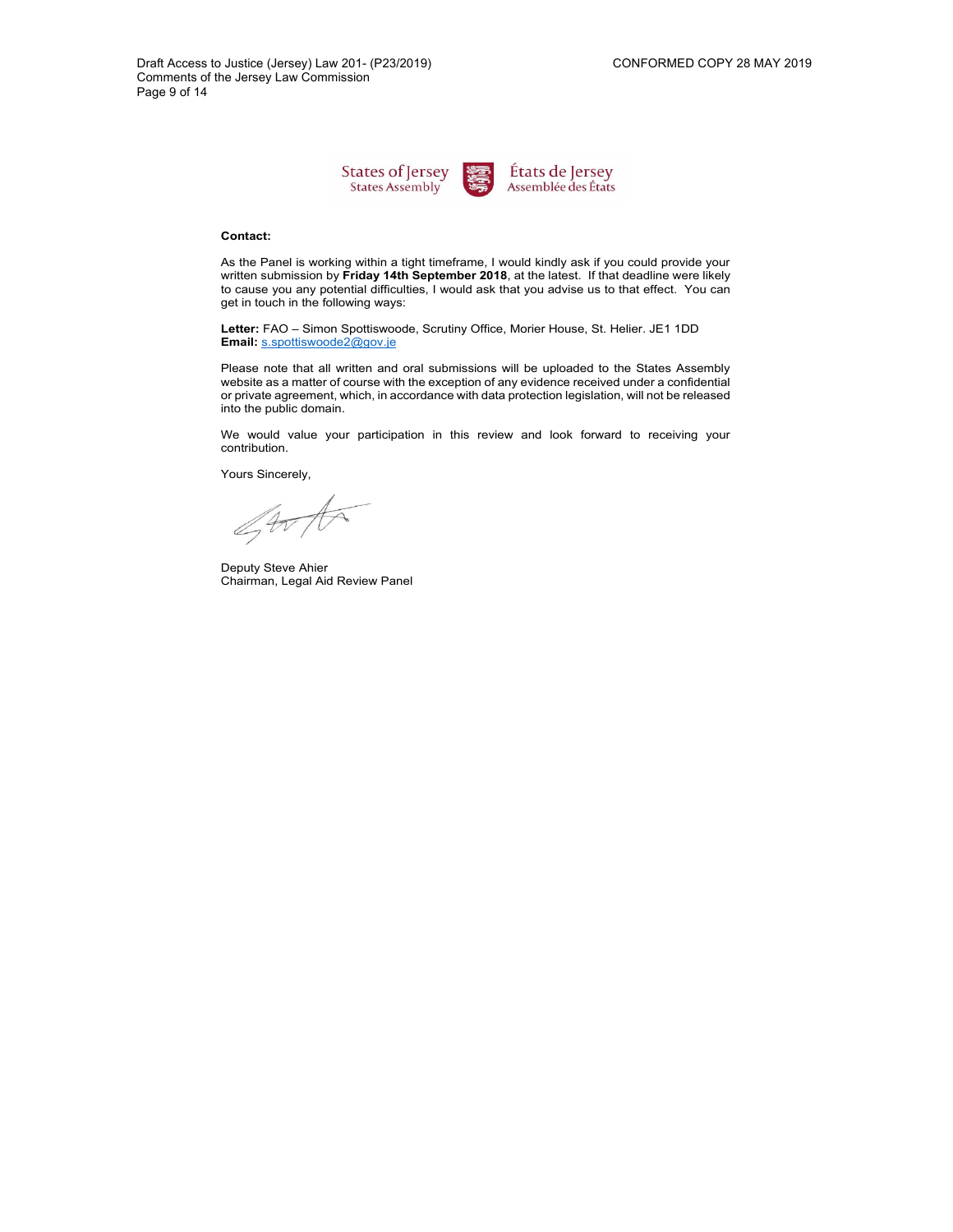# **Appendix B**

*Role* 

# **The role of the Jersey Law Commission**

The Jersey Law Commission is a body established by the States of Jersey. It works in consultation with the Legislation Advisory Panel and the Department for Community and Constitutional Affairs but the Jersey Law Commission is an independent body whose reports will be made available, in the form determined by the Jersey Law Commission, to the public.

The role of the Jersey Law Commission is defined in its terms of reference, set out as follows in the Proposition of the States of Jersey by which the Jersey Law Commission was established:

*It shall be the duty of the Commission to identify aspects of Jersey law which it considers should*  be examined with a view to their development and reform, including in particular the elimination of *anomalies, the repeal of obsolete and unnecessary enactments, the reduction of the number of separate enactments and generally the simplification and modernisation of the law, and to those ends:*

*(a) to receive and consider any proposals for the reform of the law which may be made or referred to them;* 

*(b) to prepare and submit to the Legislation Advisory Panel from time to time programmes for the examination of different branches of the law with a view to reform; and* 

*(c) to undertake, pursuant to any such recommendations approved by the Legislation Advisory Panel, the examination of particular branches of the law, such consultation thereon as the Commission shall think fit, and the formulation by means of draft bills or otherwise of proposals for such reform.*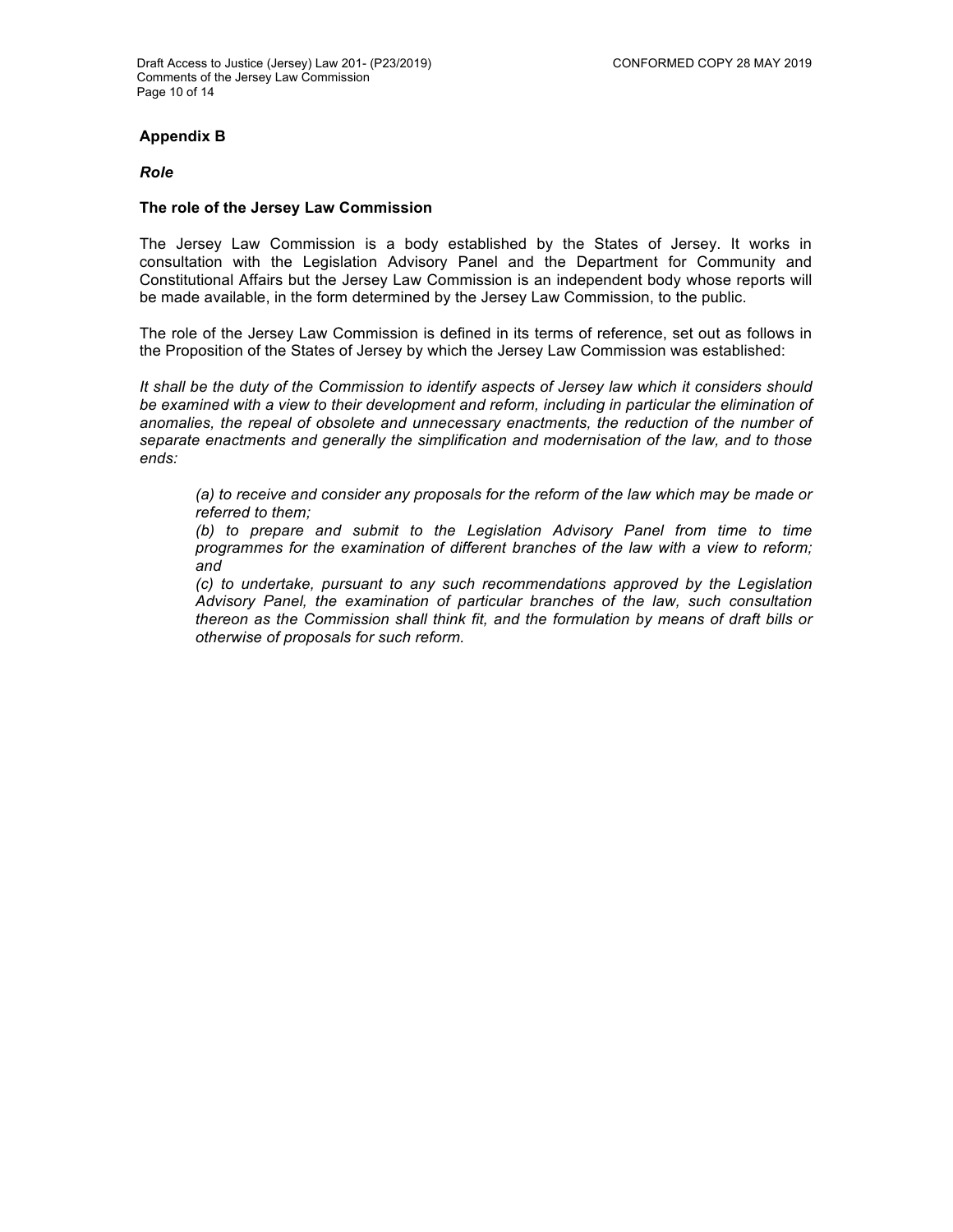# **APPENDIX C**

### *Method*

# **The working method of the Jersey Law Commission**

Upon accepting a topic for review the Jersey Law Commission appoints one of its members to act as the Topic Commissioner to conduct and co-ordinate all of the Jersey Law Commission's work on that topic. On his or her recommendation the Jersey Law Commission seeks expert support from lawyers practising in the field or academics learned in the subject as Topic Practitioner to assist him or her generally and to ensure that the work of the Jersey Law Commission remains relevant to the issues arising in relation to the topic. The Topic Commissioner is not paid in respect of the work undertaken for the Jersey Law Commission unless also acting as Topic Practitioner. The Jersey Law Commission typically agree a fee with the Topic Practitioner who then recovers that fee direct from the States of Jersey. Requisite legal research may be carried out by others: either by professional researchers under contract or by experts willing to give their time as a public service.

The procedure for the review of each topic will commonly fall into the following steps:

- 1. Finding out whether there is a problem, and if there is, defining exactly what it is;
- 2. Researching and summarising the existing law relevant to the topic;
- 3. Suggesting how the relevant law might be changed to solve the problem;
- 4. Preparing and publishing a consultation document based on items 1, 2 and 3;
- 5. Receiving and discussing representations made in response to the consultation document;
- 6. Preparing and publishing a final report.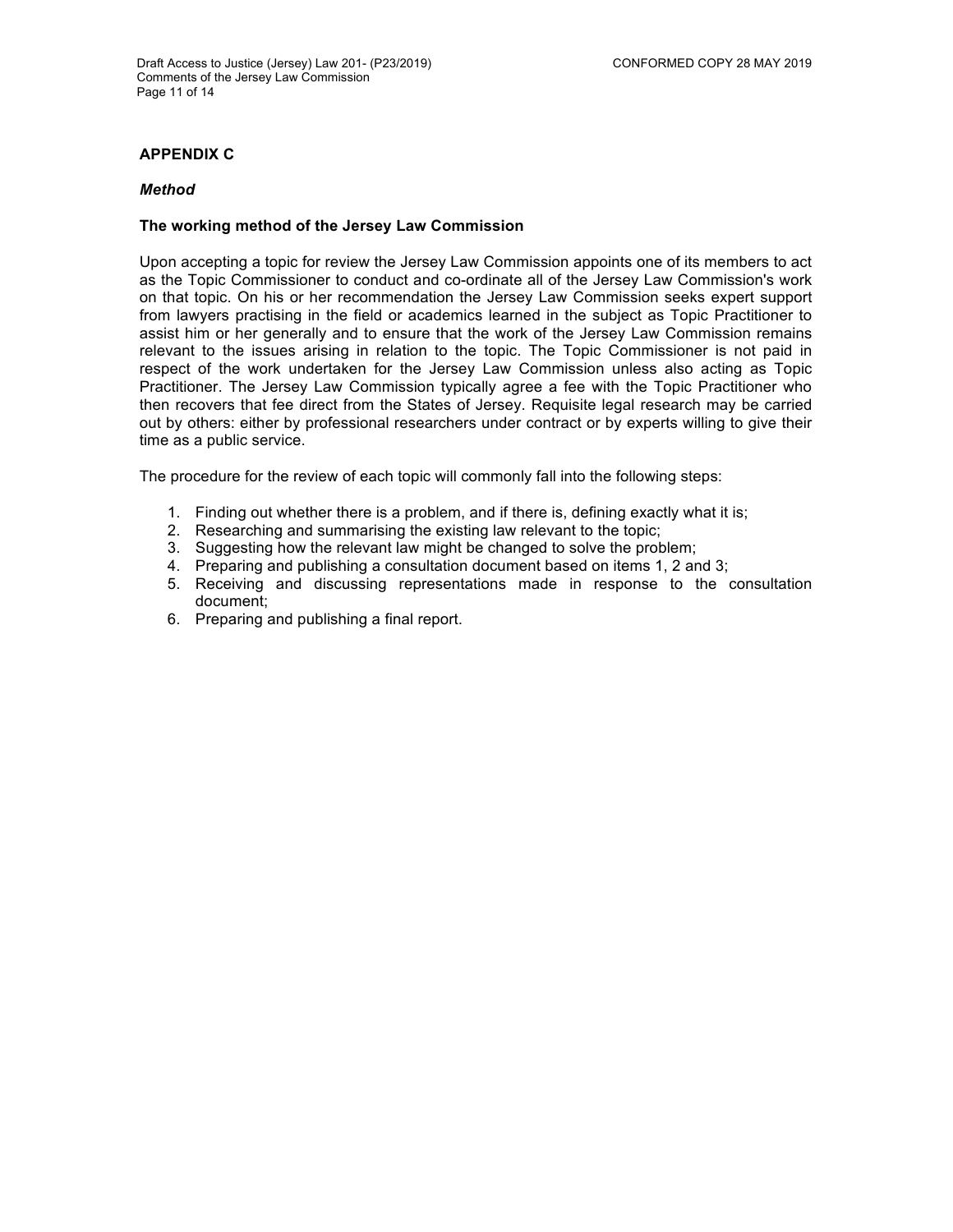# **APPENDIX D**

# *Duties, Functions and Responsibilities of the Legal Aid Office*

The Draft Legal Aid Guidelines identify the role of the Legal Aid Office specifically as follows:

- Page 1: Under the heading **Legal Aid Scheme: Key Features** the third Key Feature includes the statement that "*The Legal Aid Office will, additionally, administer funding payments in eligible Public Law matters*"
- Page 2: Under the heading **Legal Aid Scheme: Key Features** the last two Key Features relate to appeals and complaints and refer to appeals against "*decisions made by the Legal Aid Office*"
- Page 7: Under the heading **Fee Adjudications**, in relation to financial contributions under the Legal Aid Scheme "*legally aided clients may, in the event of a dispute over the level of fees charged, seek fee adjudication through the Legal Aid Office*"
- Page 7: Under the heading **Residency – Private Law Only**, In relation to the Residency requirement for applications for assistance with Private Law matters "*discretion will be held by the Legal Aid Office to waive or reduce the residency requirement in exceptional circumstances, where it is in the interests of justice to do so"*
- Page 7: Under the heading **Personal Contributions – Public Law**, in relation to the personal contributions required from applicants who are granted legal aid for public law matters "*the contribution percentage and monthly payments will be assessed by the Legal Aid Office …. based on assessment of documentary evidence in respect of an applicant's income*"
- Page 8: Under the heading **Personal Contributions – Private Law**, in relation to the personal contributions required from applicants granted legal aid in a private law matter "*an individual's contribution level will be assessed by the Legal Aid Office …. based on assessment of documentary evidence in respect of an applicant's income*"". (In this context the Draft Legal Aid Guidelines provide that where there are changes in a client's circumstances contributions may be re-assessed "*which will be undertaken by the appointed law firm*"). In addition letters of engagement issued by law firms are required to be clear about the liability of clients and invoices must identify costs and charges "*based on the personal contribution level determined by the Legal Aid Office*"
- Page 10: Under the heading **Legal Aid Credits**, in relation to Legal Aid Credits, they "*may be allocated by the Legal Aid Office*" in specified circumstances.
- Page 10: Under the heading **Legal Aid Office** in the Draft Legal Aid Guidelines the arrangements described for administration refer to the Legal Aid Scheme being administered by "*a Legal Aid Administrator (unconnected to a law firm) who will be under the day-to-day supervision of the Law Society, but subject to the ultimate oversight of the Judicial Greffier*". The Administrator (*sic*) will have functions additional to administering the scheme. The paragraph continues: "*The Legal Aid Office will, additionally, administer funding payments in eligible matters*".
- Page 10: In paragraph 2 under the heading **Legal Aid Office** reference is made to "*decisions made by the Legal Aid Office*" in the context of appeals against them.
- Page 10: Under the heading **Responsibilities** under the heading **Legal Aid Office** the responsibilities of the Legal Aid Office are set out in and comprise administration of, review of and decisions on applications including approval, notification of the relevant lawyer and declines of applications with an obligation, amongst other matters, to give details of the process for appealing against the decision.
- Page 11: Under the heading **Funding Administration** under the heading **Legal Aid Office** the Draft Legal Aid Guidelines provide that the "*Legal Aid Office will be responsible (on behalf of the Judicial Greffe) for the approval and administration of funding payments*" for specified activities where personal contributions are not required in some or all circumstances.